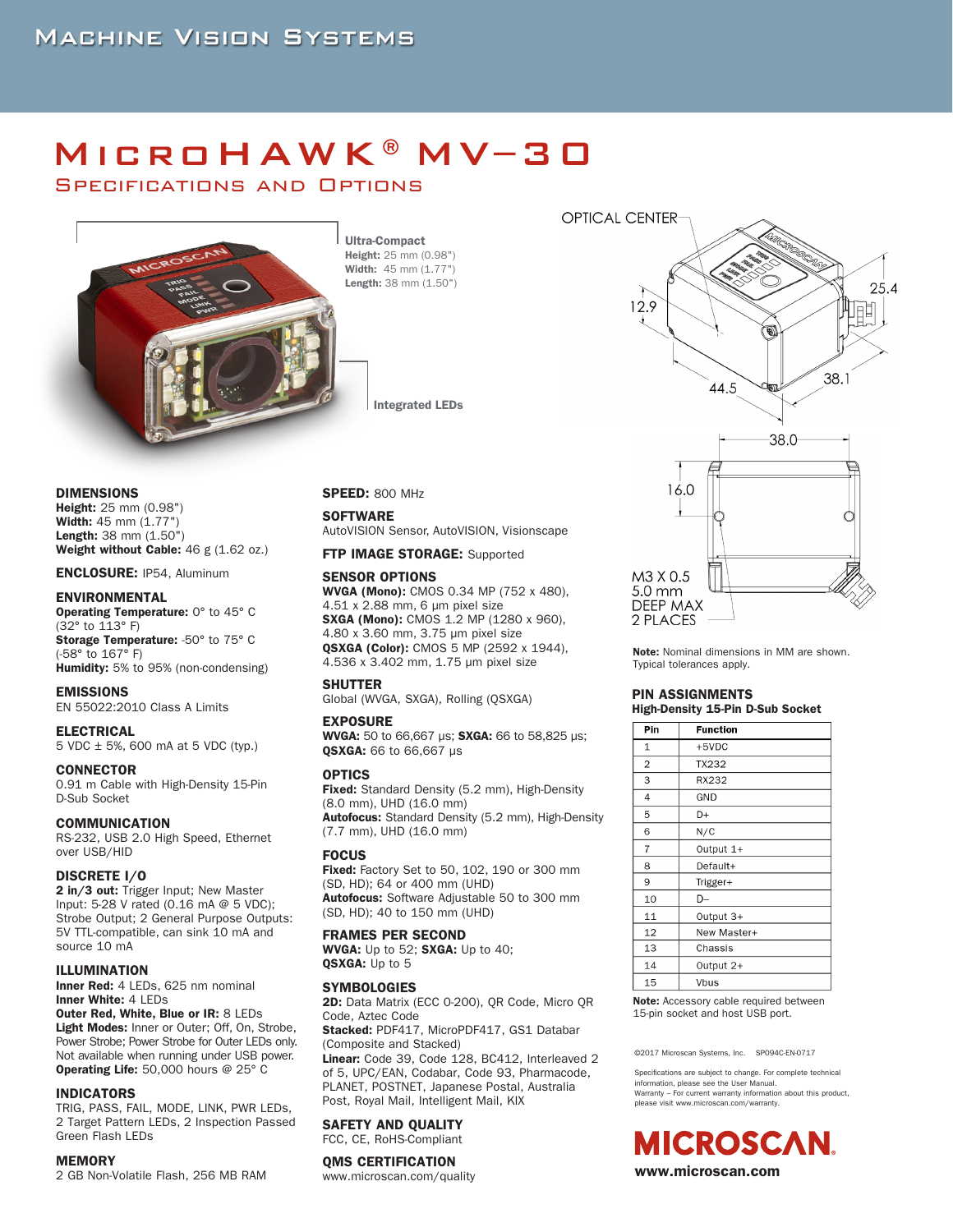## MicroHAWK®MV–30 Field of View and Read Range Charts

## WVGA Sensor Fixed Focus Read Ranges

|                                 |     |     |                  | <b>WVGA HIGH-DENSITY</b>             |        |                        |                     | <b>WVGA STANDARD DENSITY</b> |     |                                      |        |                        |                     |
|---------------------------------|-----|-----|------------------|--------------------------------------|--------|------------------------|---------------------|------------------------------|-----|--------------------------------------|--------|------------------------|---------------------|
| <b>Focus</b><br><b>Distance</b> |     |     | Field<br>of View | <b>Typical 2D</b><br><b>Mil Size</b> |        | Depth of Field<br>(mm) | Min. 2D<br>Mil Size | Field<br>of View             |     | <b>Typical 2D</b><br><b>Mil Size</b> |        | Depth of Field<br>(mm) | Min. 2D<br>Mil Size |
| in.                             | mm  | in. | mm               | mil size                             | Inside | Outside                | mil size            | in.                          | mm  | mil size                             | Inside | Outside                | mil size            |
| 2.0                             | 50  | 1.4 | 35               | 7.5                                  | 43     | 58                     | 5                   | 2.0                          | 50  | 10                                   | 38     | 65                     | 7.5                 |
| 2.5                             | 64  | 1.5 | 38               | 7.5                                  | 55     | 73                     | 5                   | 2.2                          | 55  | 10                                   | 49     | 78                     | 7.5                 |
| 3.2                             | 81  | 1.9 | 49               | 10                                   | 65     | 97                     | 7.5                 | 2.8                          | 70  | 15                                   | 56     | 106                    | 10                  |
| 4.0                             | 102 | 2.6 | 65               | 10                                   | 83     | 121                    | 10                  | 3.7                          | 94  | 20                                   | 52     | 152                    | 15                  |
| 5.2                             | 133 | 3.1 | 80               | 15                                   | 90     | 176                    | 10                  | 4.5                          | 115 | 20                                   | 78     | 187                    | 15                  |
| 7.5                             | 190 | 4.5 | 114              | 20                                   | 133    | 246                    | 15                  | 6.5                          | 165 | 30                                   | 128    | 252                    | 20                  |
| 11.8                            | 300 | 7.1 | 180              | 30                                   | 179    | 422                    | 30                  | 10.2                         | 260 | 40                                   | 219    | 381                    | 30                  |

## Example Read Range:



## SXGA Sensor Fixed Focus Read Ranges

|                                 |     |     |                  | <b>SXGA HIGH-DENSITY</b>             |        |                        |                            | <b>SXGA STANDARD DENSITY</b> |     |                                      |        |                        |                     |
|---------------------------------|-----|-----|------------------|--------------------------------------|--------|------------------------|----------------------------|------------------------------|-----|--------------------------------------|--------|------------------------|---------------------|
| <b>Focus</b><br><b>Distance</b> |     |     | Field<br>of View | <b>Typical 2D</b><br><b>Mil Size</b> |        | Depth of Field<br>(mm) | Min. 2D<br><b>Mil Size</b> | Field<br>of View             |     | <b>Typical 2D</b><br><b>Mil Size</b> |        | Depth of Field<br>(mm) | Min. 2D<br>Mil Size |
| in.                             | mm  | in. | mm               | mil size                             | Inside | Outside                | mil size                   | in.                          | mm  | mil size                             | Inside | Outside                | mil size            |
| 2.0                             | 50  | 1.5 | 37               | 5                                    | 47     | 55                     | 3.3                        | 2.1                          | 53  | 7.5                                  | 37     | 64                     | 5                   |
| 2.5                             | 64  | 1.6 | 41               | 5                                    | 58     | 70                     | 3.3                        | 2.3                          | 59  | 7.5                                  | 49     | 78                     | 5                   |
| 3.2                             | 81  | 2.0 | 52               | 7.5                                  | 70     | 92                     | 5                          | 2.9                          | 75  | 7.5                                  | 60     | 102                    | 7.5                 |
| 4.0                             | 102 | 2.7 | 69               | 7.5                                  | 88     | 116                    | 5                          | 3.9                          | 100 | 10                                   | 74     | 131                    | 7.5                 |
| 5.2                             | 133 | 3.4 | 85               | 10                                   | 107    | 159                    | 7.5                        | 4.8                          | 123 | 10                                   | 88     | 161                    | 10                  |
| 7.5                             | 190 | 4.8 | 122              | 15                                   | 137    | 243                    | 10                         | 6.9                          | 175 | 15                                   | 115    | 265                    | 15                  |
| 11.8                            | 300 | 7.6 | 192              | 20                                   | 185    | 400                    | 15                         | 10.9                         | 277 | 20                                   | 224    | 427                    | 20                  |

#### Example Read Range:



## QSXGA Sensor Fixed Focus Read Ranges

|                                 |     |     |                  | <b>OSXGA HIGH-DENSITY</b>            |        |                        |                            |                  |     | <b>OSXGA STANDARD DENSITY</b>        |        |                        |                            |
|---------------------------------|-----|-----|------------------|--------------------------------------|--------|------------------------|----------------------------|------------------|-----|--------------------------------------|--------|------------------------|----------------------------|
| <b>Focus</b><br><b>Distance</b> |     |     | Field<br>of View | <b>Typical 2D</b><br><b>Mil Size</b> |        | Depth of Field<br>(mm) | Min. 2D<br><b>Mil Size</b> | Field<br>of View |     | <b>Typical 2D</b><br><b>Mil Size</b> |        | Depth of Field<br>(mm) | Min. 2D<br><b>Mil Size</b> |
| in.                             | mm  | in. | mm               | mil size                             | Inside | Outside                | mil size                   | in.              | mm  | mil size                             | Inside | Outside                | mil size                   |
| 2.0                             | 50  | 1.4 | 35               | 5                                    | 46     | 55                     | 3.3                        | 2.0              | 51  | 5                                    | 43     | 59                     | 3.3                        |
| 2.5                             | 64  | 1.5 | 39               | 5                                    | 59     | 68                     | 3.3                        | 2.2              | 57  | 5                                    | 55     | 72                     | 3.3                        |
| 3.2                             | 81  | 2.0 | 50               | 5                                    | 74     | 87                     | 3.3                        | 2.8              | 72  | 5                                    | 69     | 92                     | 5                          |
| 4.0                             | 102 | 2.6 | 66               | 5                                    | 94     | 110                    | 3.3                        | 3.8              | 96  | 7.5                                  | 80     | 124                    | 5                          |
| 5.2                             | 133 | 3.2 | 81               | 7.5                                  | 112    | 153                    | 5                          | 4.6              | 117 | 7.5                                  | 107    | 159                    | 7.5                        |
| 7.5                             | 190 | 4.6 | 116              | 10                                   | 154    | 227                    | 7.5                        | 6.6              | 168 | 10                                   | 150    | 231                    | 10                         |
| 11.8                            | 300 | 7.2 | 184              | 15                                   | 227    | 373                    | 10                         | 10.4             | 265 | 15                                   | 203    | 397                    | 15                         |

## Example Read Range:



## UHD Fixed Focus Read Ranges

| <b>SXGA UHD - 64 MM</b>   |        |                        |                      |       |  |  |  |  |
|---------------------------|--------|------------------------|----------------------|-------|--|--|--|--|
| <b>Min. 1D</b><br>Element |        | Depth of Field<br>(mm) | <b>Field of View</b> |       |  |  |  |  |
| mil size                  | Inside | Outside                | Hor.                 | Vert. |  |  |  |  |
| $\overline{2}$            | 63.5   | 64.5                   |                      | 12.5  |  |  |  |  |
| 2.5                       | 62.5   | 66                     |                      |       |  |  |  |  |
| 3                         | 62.5   | 66                     | 16.5                 |       |  |  |  |  |
| 3.3                       | 62.5   |                        |                      |       |  |  |  |  |

| <b>SXGA UHD - 400 MM</b> |                        |         |                      |       |  |  |  |  |
|--------------------------|------------------------|---------|----------------------|-------|--|--|--|--|
| Min. 2D<br>Element       | Depth of Field<br>(mm) |         | <b>Field of View</b> |       |  |  |  |  |
| mil size                 | Inside                 | Outside | Hor.                 | Vert. |  |  |  |  |
| 7.5                      | 360                    | 415     |                      |       |  |  |  |  |
| 10                       | 351                    | 429     |                      |       |  |  |  |  |
| 15                       | 325                    | 451     | 114                  | 86    |  |  |  |  |
| 20                       | 309                    | 466     |                      |       |  |  |  |  |
| 30                       | 293                    | 512     |                      |       |  |  |  |  |
| 40                       | 303                    | 563     |                      |       |  |  |  |  |

Note: Minimum 1D element is typically 1/2 the size of minimum 2D element. Example: 10 mil 2D = 5 mil 1D.